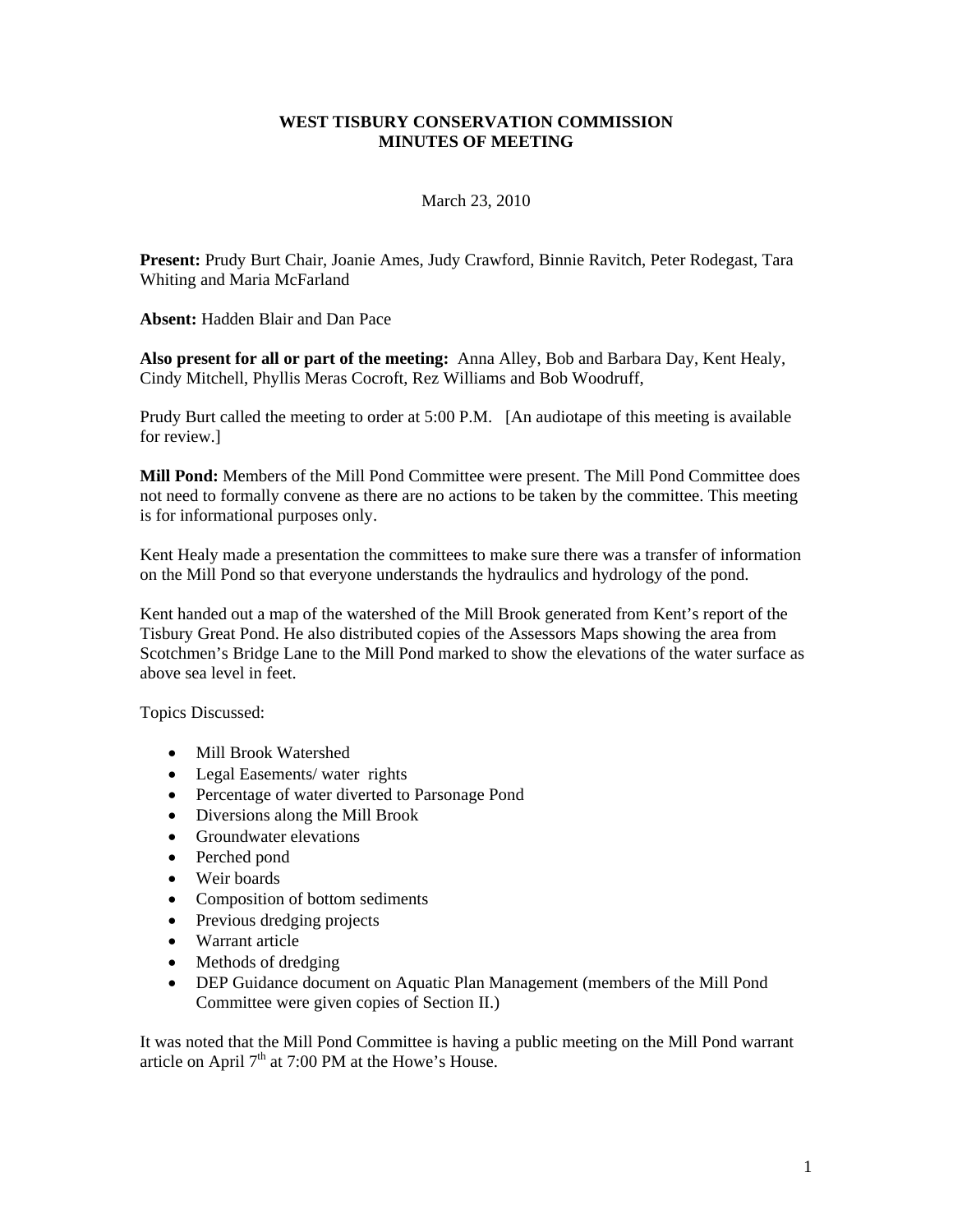## **Old Business:**

**Map 39 Lot 11/SE79-296:** Review of the decision to deny an Order of Conditions on the Notice of Intent, as amended, filed by the Woods Hole Group on behalf of Endofthedirtroad LLC for property owned by Endofthedirtroad LLC located at 234 Middle Point Road**.** The proposed project includes the installation of approximately 177 feet of sloping low-profile rock revetment along the eastern shoreline of the Tisbury Great Pond, together with the routine maintenance of the revetment, in order to stabilize an eroding coastal bank. The project also includes a proposal to do annual monitoring and beach nourishment. Work will take place on a coastal beach, coastal bank, coastal dune, land subject to coastal storm flowage and in the buffer zone. Construction access will be over the buffer zone, considered a resource area under the West Tisbury Wetlands Protection Bylaw.

The members reviewed procedures for signing the denial of an Order of Conditions as set forth in 310 CMR 10.05. They also reviewed and revised the draft language of the written portions of the decision. The Order must be signed by a majority of the Commission regardless of how they voted. A majority of the members are present tonight to sign the Order.

The discussion centered on whether Hadden needed to be present to finalize the language of the written decision/denial. The actual vote to deny the project was done on March  $9<sup>th</sup>$  after the public hearing was closed.

A meeting will be scheduled for Friday or Monday in order for Hadden to be present to vote on the language of the decision. Maria will make the changes to the draft of the written decision discussed tonight and will post the necessary notice.

# **Administrative:**

**Minutes:** The minutes of the February  $23<sup>rd</sup>$  and March  $9<sup>th</sup>$  minutes were approved as corrected.

**Map 11 Lots 41.1, 42.1, 43, 44, 45 & 46.1, 3, & 4**, / Ravitch and others/ NSTAR/ Administrative Review. Binnie recuesed herself and stepped away from the table.

Nancy Schwentker received a letter from NSTAR informing the property owners of the above referenced lots that vegetation maintenance needs to be performed on a private utility line that runs through these lots. Maria made a site visit with Binnie, one of the property owners. Pictures from the site visit were circulated. Public utility line maintenance through a wetland is an exempt activity. Binnie said all the work will be done by hand; some of it will be done by Bruce Marchend and some will be done by Beetlebung or Vince Maciel.

Maria will try to get a copy of the NSTAR letter through Linda Coutinho's office and will write a letter to Ms. Schwentker that the work as been approved under an administrative review.

# **Correspondence:**

**In**: copy of a letter dated March 2, 2010 from Adam Moore of Sheriff's Meadow Foundation to the Jen Rand re: Tree Cutting at Lambert's Cove Beach.

Time and Bills were signed:

LEC Environmental Bill \$1,780.53